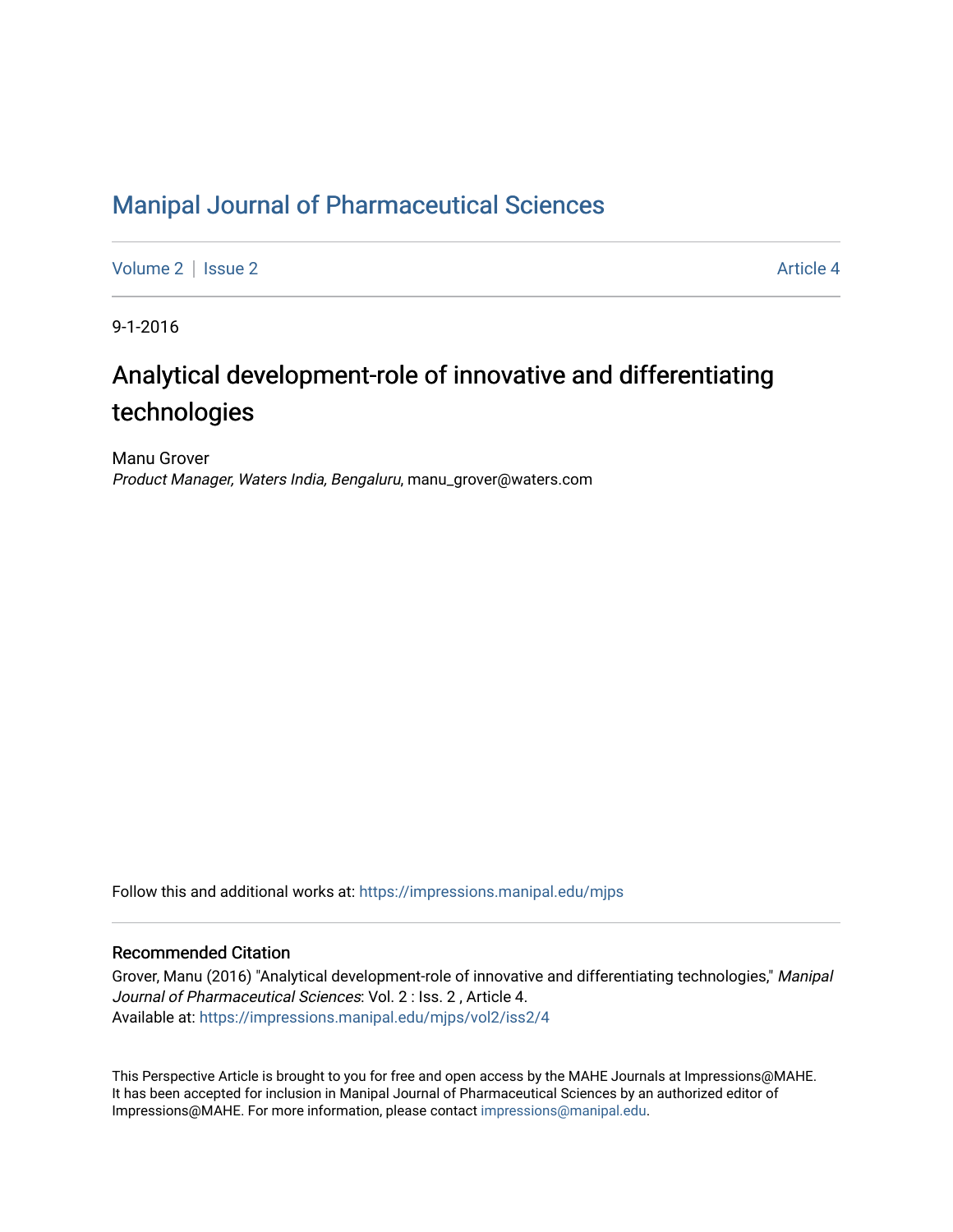Grover M, *et al*: Analytical development-role of innovative technologies Perspective

# **Analytical development-role of innovative and differentiating technologies**

### **Manu Grover**

Email: manu\_grover@waters.com

# **Abstract**

India is today, one of the top emerging markets in the global pharmaceutical landscape. The sector is highly knowledge-based and its steady growth is positively affecting the Indian economy. The targets of the global pharmaceutical companies are always "First to File" with "Right time-first time" approach. A successful organization always differentiates itself for their process. It works with a vision, leveraging on new technologies and ideas. In order to have more confidence in data and to understand the analytical development process better, we need to introduce some orthogonality in our analytical development process like the *mass detectors.* In order to automate and fasten the process of method development and transfers, Pharmaceutical scientists uses UPLC's. It is an LC system with inbuilt features to support faster method developments like automated solvent/pH/ salt blending and has softwares assisting in method transfers across LC platforms. The adoption of UPLC methods for various tests by different regulators like US-FDA, EMEA as release methods or alternative methods and adoption of UPLC by EP and USP in their monographs (NF and MC) clearly reflects the reason for the increase in trend with respect to its implementation. Hence, Pharmaceutical companies can leverage upon the new technologies to increase the throughput efficiency and differentiate oneself in this competitive world.

**Keywords:** HPLC, Pharmacopoeia, Characterization

India is today, one of the top emerging markets in the global pharmaceutical landscape. The sector is highly knowledge-based and its steady growth is positively affecting the Indian economy. The organized nature of Indian pharmaceutical industry is attracting several companies that are finding it viable to increase their operations in the country. India is expected to be the third-largest global generic active pharmaceutical ingredient (API) merchant market in coming years, with 7 per cent market share approximately.1

The Indian pharmaceutical sector accounts for about 1.4 per cent of the global pharmaceutical industry in value terms and 10 per cent in volume terms. The country's pharmaceutical industry is expected to expand at a Compounded Annual Growth Rate (CAGR) of 14.5 % over 2009-2020 to reach US\$ 55

#### **Manu Grover**

*Product Manager, Waters India, Bengaluru*

billion. The generics market in India is expected to grow up to US\$ 26.1 billion by 2016 from US\$ 11.3 billion in  $2011$ .<sup>1</sup>

The targets of the global pharmaceutical companies are always "First to File" with "Right time-first time" approach. A successful organization always differentiates itself for their process. It works with a vision, leveraging on new technologies and ideas. Apart from the analytical instruments like High Performance Liquid Chromatography (HPLC), for an analytical lab to be successful, it requires analytical aptitude and expertise amongst its scientists. The technologies like HPLC, Gas Chromatography (GC), Ultraviolet (UV) and Infrared Radiation (IR) are conventional and mandatory technologies today and their usage in analytical laboratories may not be a differentiating feature anymore.

In order to differentiate from competition and meeting the targets like "First to file" and "Right

**How to cite this article:** Grover M. Analytical development-role of innovative and differentiating technologies. MJPS 2016; 2(2): 18-20.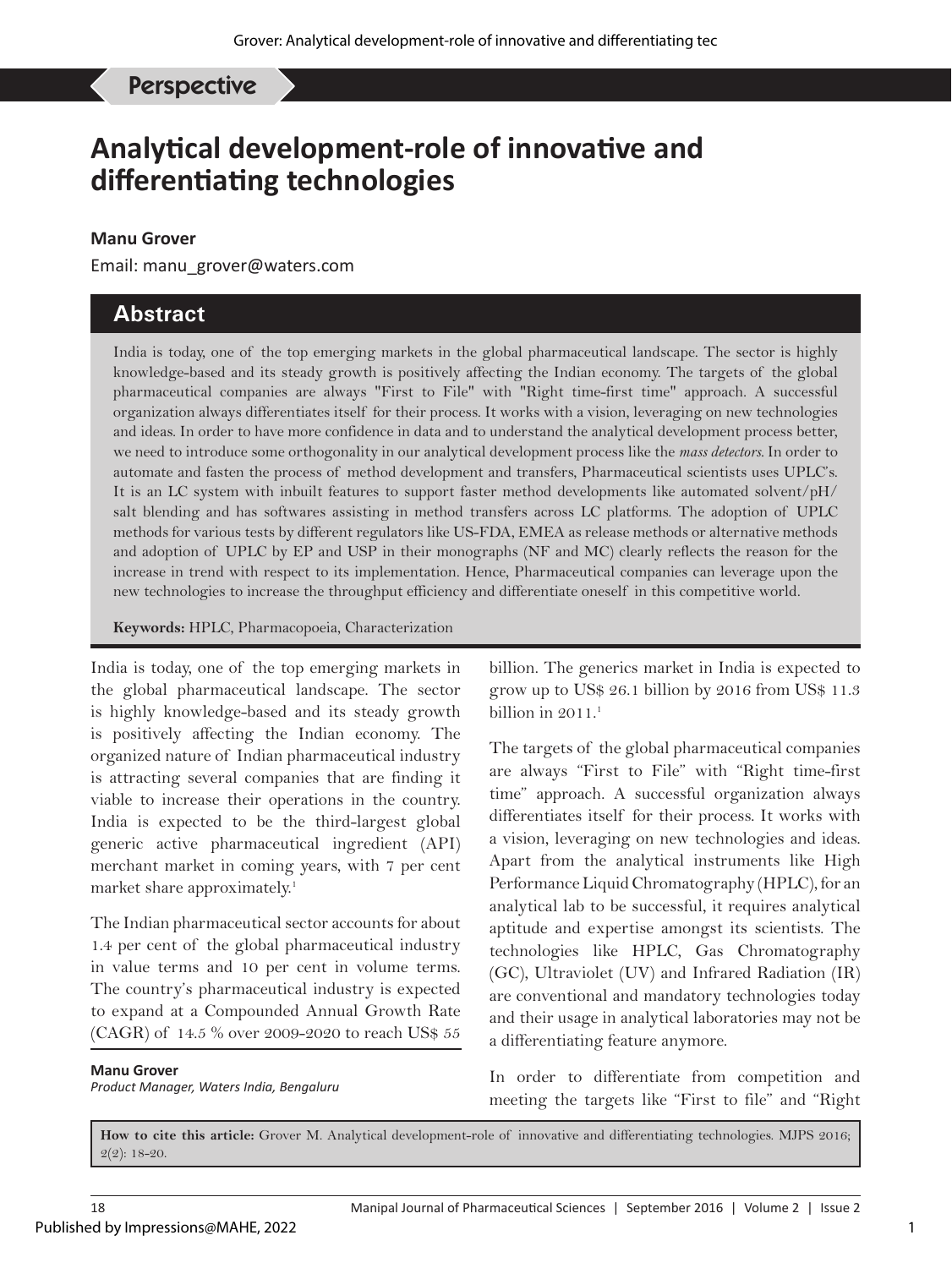# Grover M, *et al*: Analytical development-role of innovative technologies

time-First time", an organization needs to believe and invest in new technologies and ideas. Analytical scientists need to intensify their awareness for new technologies and solutions that are in the market, so that they are appropriately utilized. This article discusses new technologies that can differentiate your lab from the rest, speed up the development process and also ensure success.

In a typical analytical development process, we have three major requirements - confidence in data, robustness of the method and speed of development process.

So, how does one verify that the analytical development process is on right track? Is implementation of Quality by Design (Quds) approach in analytical lab feasible without compromising on time? For example, in a related substance method development, we need to address some of the following aspects such as characterisation of peak, identification of non chromophoric impurities, tracking/identifying of peaks during forced degradation studies, screening and scouting of different chromatographic conditions as per QbD principles and ensuring that analytical method indicates stability. Does our current analytical method development process cover all these aspects and face no compromise? So, how does one verify that the analytical development process is on right track? Is implementation of Quality by Design (Quds) approach in analytical lab feasible without compromising on time? For example, in a related substance method development, we need to address some of the following aspects such as characterisation of peak, identification of non chromophoric impurities, tracking/identifying of peaks during forced degradation studies, screening and scouting of different chromatographic conditions as per QbD principles and ensuring that analytical method indicates stability. Does our current analytical method development process cover all these aspects and face no compromise?

In an analytical development process, we typically rely on UV-PDA detector as detector of choice and live with the limitations of the same. In order to have more confidence in data and to understand the analytical development process better, we need

to introduce some orthogonality in our analytical development process like the mass detectors. The new generation of such orthogonal universal mass detector are designed so that any scientist/analyst who operates HPLC can use *mass detection* irrespective of his prior knowledge about mass spectroscopy. The usage of such mass detectors during the analytical development ensures confidence in the data.

The challenges in UV/PDA based developments can be resolved using such orthogonal universal Mass detectors. The term orthogonal refers to not only alternative but also techniques which can verify the correctness of primary technologies. The new generation Mass detectors are not spectrophotometers and has been purposefully designed to enable chromatographers/analysts to readily incorporate mass detection within a UV-PDA chromatographic workflow. The simplicity of such new generation Mass detectors is such that it can be handled easily by the chromatographers who have no Mass Spectrometry (MS) experience.

Once switched on, the new generation mass detectors are ready to be used in less than 25 minutes. They can be controlled through chromatography software, and hence enabling scientists to do various tasks like peak tracking and identification, analyzing non-chromophoric impurities, understanding mass-balance related issues, performing MS finger printing and confirming peak purity data



Figure 1: Acquity<sup>®</sup> QDa Mass detector

One of the major limitations of Mass Detector is its incompatibility with phosphate buffers. Most of existing pharmacopoeial or non pharmacopoeial methods have non-MS friendly mobile phase. In order to analyse such samples with Mass detectors,

2